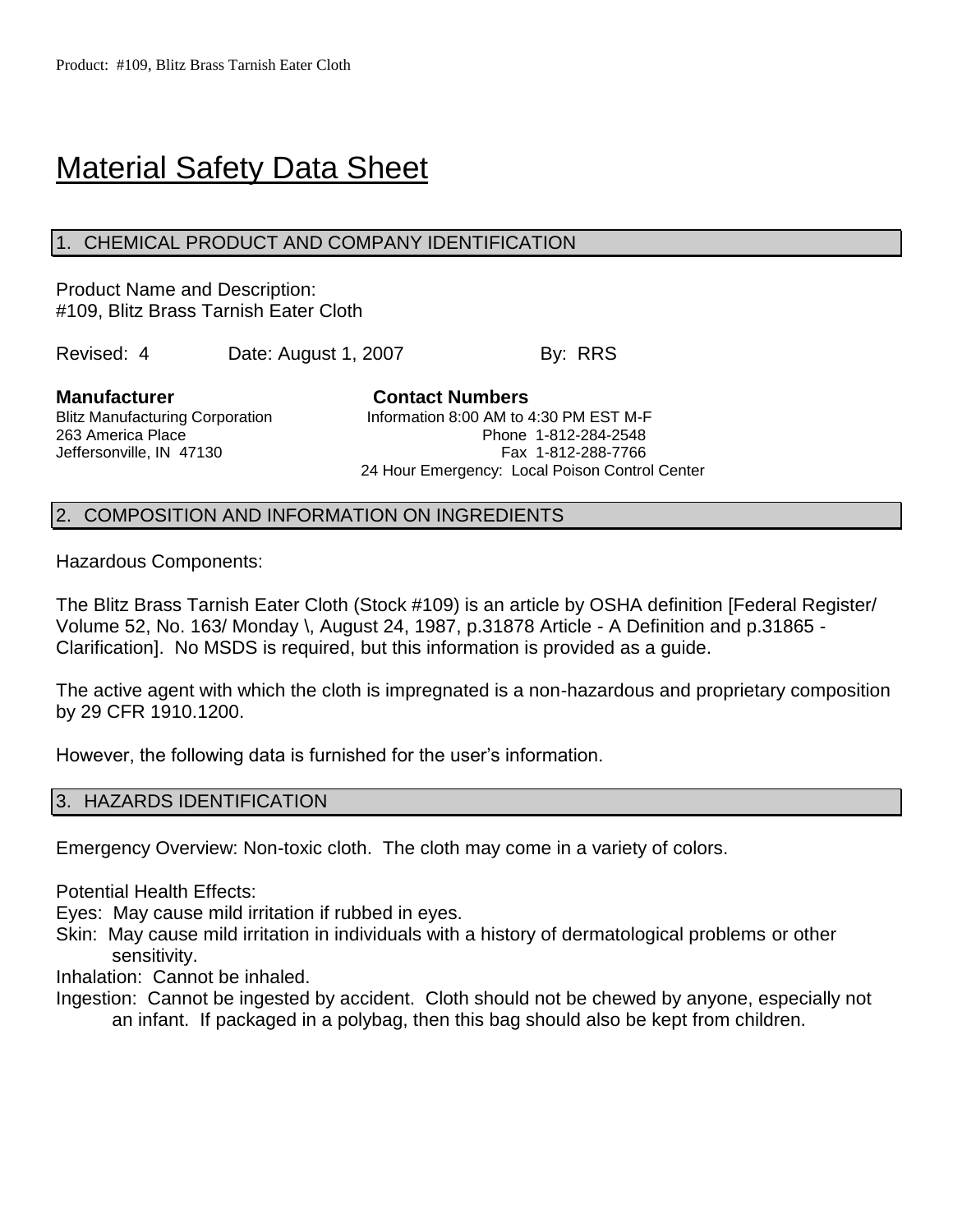## 4. FIRST AID MEASURES

No hazards are presented by this product by most individuals.

If consumer has a history of allergies or dermatitis, cloth or other gloves may be used to protect hands. If a rash or allergy develops consult a physician. Do not rub on eyes or other sensitive areas of the body. If consumer has a history of metallic allergies (such as copper or nickel), avoid contacting black residue from polishing action.

Wash hands with water and if necessary use a mild soap after each use of the cloth.

## 5. FIRE FIGHTING MEASURES

Flash point: Not Applicable Auto Ignition Temperature: All Cloth will scorch or burn. Extinguisher Media: Foam or Carbon Dioxide Type Special Fire fighting procedures: Extinguish flames with extinguisher media.

## 6. ACCIDENTAL RELEASE MEASURES

Wipe up or flush to sewer.

# 7. HANDLING AND STORAGE

Store in a cool dry place in original container.

Store away from household cleaning agents such as bleach and ammonia.

When cloth is used to polish, a black residue will form which is difficult to launder from fine fabrics.

Wear protective clothing or gloves.

Waste Disposal: Discard in a sanitary manner when cloth is completely utilized.

# 8. EXPOSURE CONTROL AND PERSONSAL PROTECTION

Protective Clothing: Gloves (cloth, vinyl or latex) apron if necessary.

Do not rub in eyes or other sensitive skin areas. Wash hands with water and mild soap if necessary.

# 9. PHYSICAL AND CHEMICAL PROPERTIES

Solubility In Water: Cloth is wet, impregnated ingredients will dissolve if soaked in water. Appearance and Odor: Dyed fabric with typical cloth properties. Some cloth is scented with a perfume.